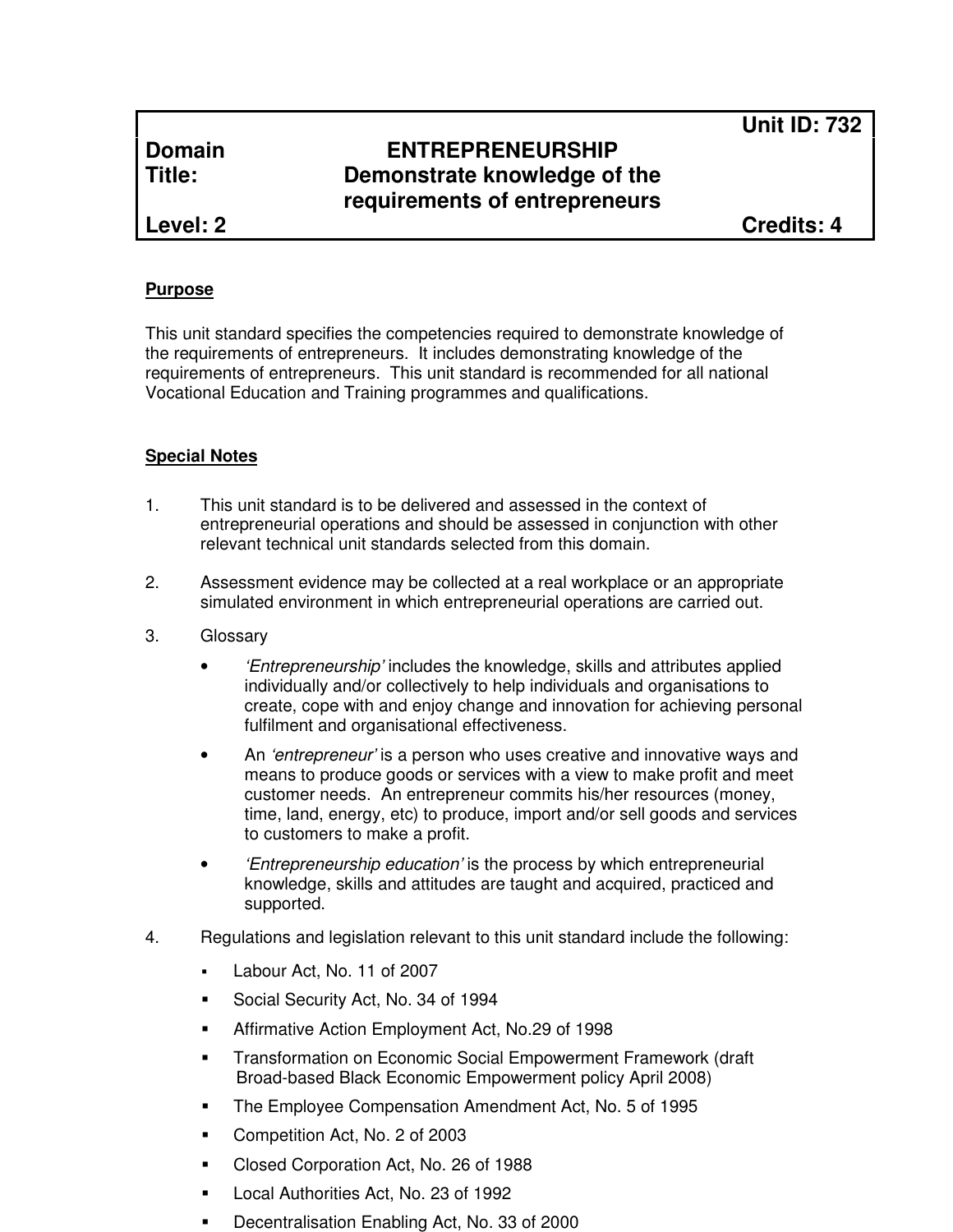- **Public Service Act, No. 13 of 2005**
- **Public Service Commission Act, No. 2 of 1990**
- Regional Council Act, No. 22 of 1992
- State Finance Act, No. 31 of 1991
- **Financial Intelligence Act, No. 17 of 2007**
- **Namibian Financial Services Charter (NFSC)**
- Liquor Act, No. 6 of 1998
- Nature Conservation Ordinance, No. 4 of 1975
- CITES 1 and 2
- Diamonds Act, No. 13 of 1999
- Minerals Development Fund of Namibia Act, No. 19 of 1996
- Minerals (Prospecting & Mining) Act, No. 33 of 1992
- Petroleum Products and Energy Amendment Act, 2000
- National Energy Fund Act of 2000
- Gas Act (Draft 2b)
- **Petroleum (Exploration and Production) Amendment Act, No. 2 of 1993 s**
- **Electricity Act, No. 2 of 2000**
- Water Resources Management Act, No. 24 of 2004
- Road Traffic and Transport Act, No. 22 of 1999
- Road Traffic & Transport Regulation of 2001
- **Public Health Amendment Act, No. 45 of 1976**
- Occupational Health and Safety Regulations No. 18, 1997

and all subsequent amendments.

### **Quality Assurance Requirements**

This unit standard and others within this subfield may be awarded by institutions which meet the accreditation requirements set by the Namibia Qualifications Authority and the Namibia Training Authority and which comply with the national assessment and moderation requirements. Details of specific accreditation requirements and the national assessment arrangements are available from the Namibia Qualifications Authority and the Namibia Training Authority on www.nta.com.na

# **Elements and Performance Criteria**

### **Element 1: Demonstrate knowledge of the requirements of entrepreneurs.**

### **Range**

The importance of entrepreneurs may include but is not limited to: employment creation; provision of goods; services and infrastructure; government taxes; contribution to societal needs.